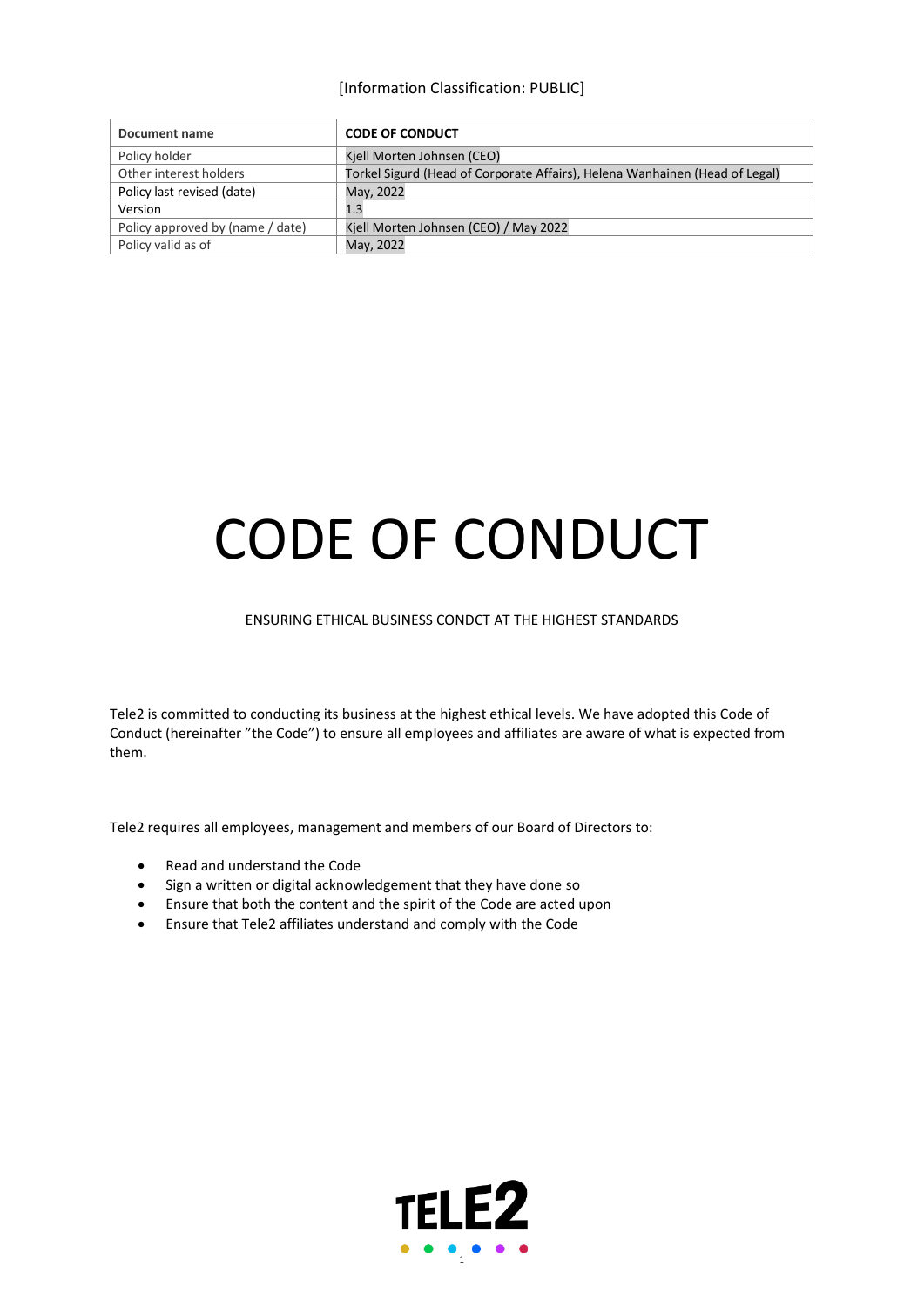#### Version Table

| Revision  | Date    | Prepared and approved by                | Information                       |
|-----------|---------|-----------------------------------------|-----------------------------------|
| 1 (v.1.1) | 2018-11 | Prepared by Marc Peeters, Head of       |                                   |
|           |         | Compliance                              |                                   |
|           |         | Approved by Anders Nilsson, CEO         |                                   |
| 2(v.1.2)  | 2020-11 | Prepared by Stefan Backman, EVP General | Updates to reflect a higher level |
|           |         | Counsel                                 | of ambition and references to     |
|           |         | Approved by Kjell Morten Johnsen, CEO   | added policies                    |
| 3(v.1.3)  | 2022-05 | Prepared by Helena Wanhainen, Head of   | Updates to reflect the new Tele2  |
|           |         | Legal                                   | Way as well as to implement       |
|           |         | Approved by Kjell Morten Johnsen, CEO,  | regulatory changes with respect   |
|           |         | and the Board of Directors              | to whistleblowing                 |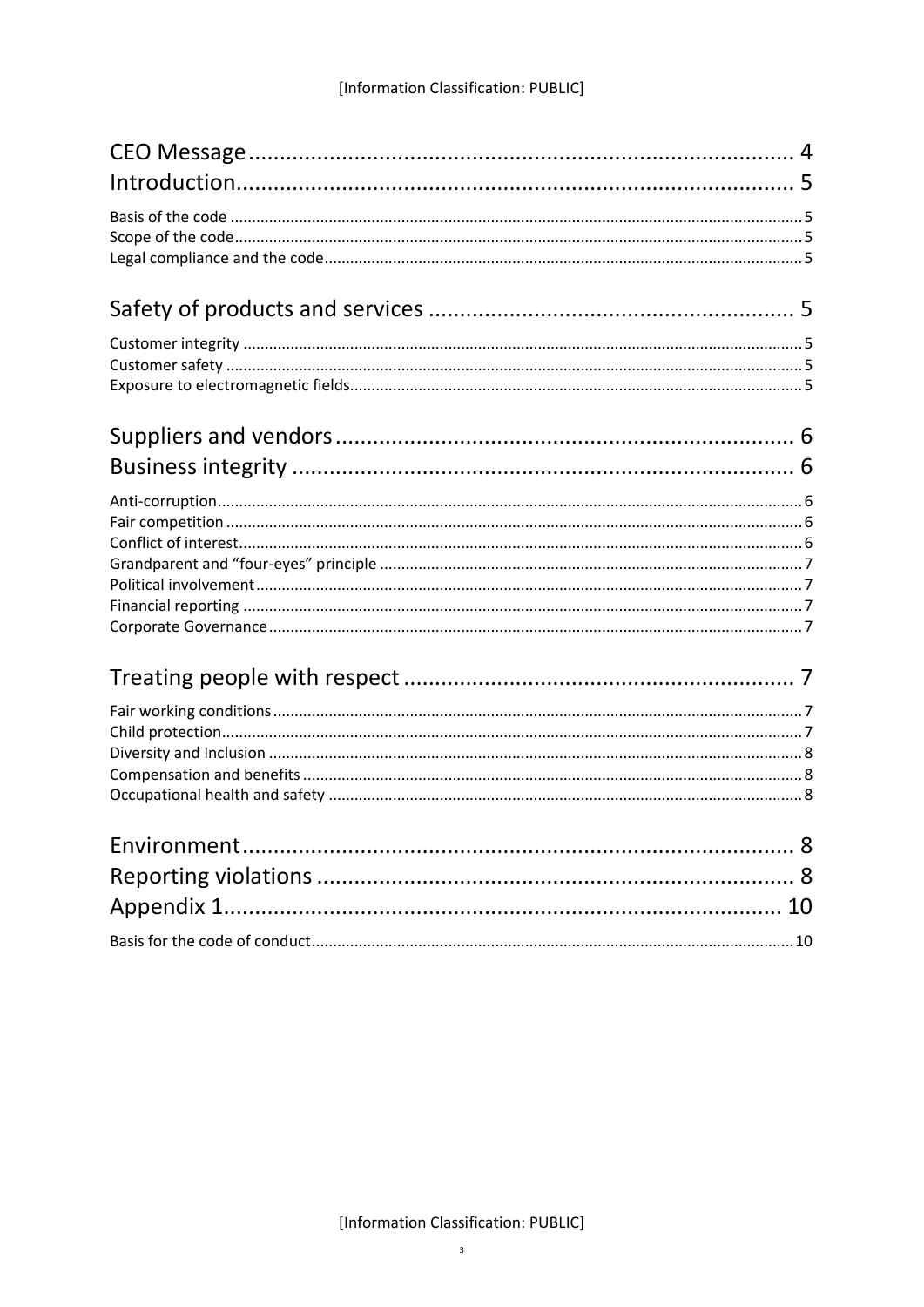# <span id="page-3-0"></span>CEO Message

Dear Colleagues,

Our purpose is to enable a society of unlimited possibilities, and we believe that 'how' we deliver on our purpose is equally important as 'what' we are trying to achieve. Our customers, shareholders and other stakeholders should be confident that how we do business does not only comply with legal requirements, but also meets the highest standards of ethics and integrity. We believe this goes hand in hand with delivering a strong and sustainable financial performance.

The purpose of this document is to help each of us understand our responsibilities as representatives of Tele2. We should also not forget that it is our duty to ensure that our business partners such as dealers, consultants, suppliers, vendors and others keep to this code when they represent Tele2.

The Tele2 Way – our values – are unique to us. We are Reliable, Insight-Driven and Collaborative and that governs the way we operate and behave in our daily work.

Being reliable is important to us also in terms of complying with the Code. It is a cornerstone in our commitment to uphold a reputation of honesty and ethical business conduct above anything else.

I hereby ask you to make a personal commitment to uphold the Tele2 Code of Conduct. If you are unsure on what conduct is appropriate, please raise the question with your manager.

This policy has been approved by the Tele2 Board of Directors.

\_\_\_\_\_\_\_\_\_\_\_\_\_\_\_\_\_\_\_\_\_\_\_\_\_\_\_\_\_\_\_\_\_\_\_\_\_\_\_\_\_\_\_\_\_\_\_\_\_\_\_

Stockholm May 2022

Kjell Morten Johnsen President and CEO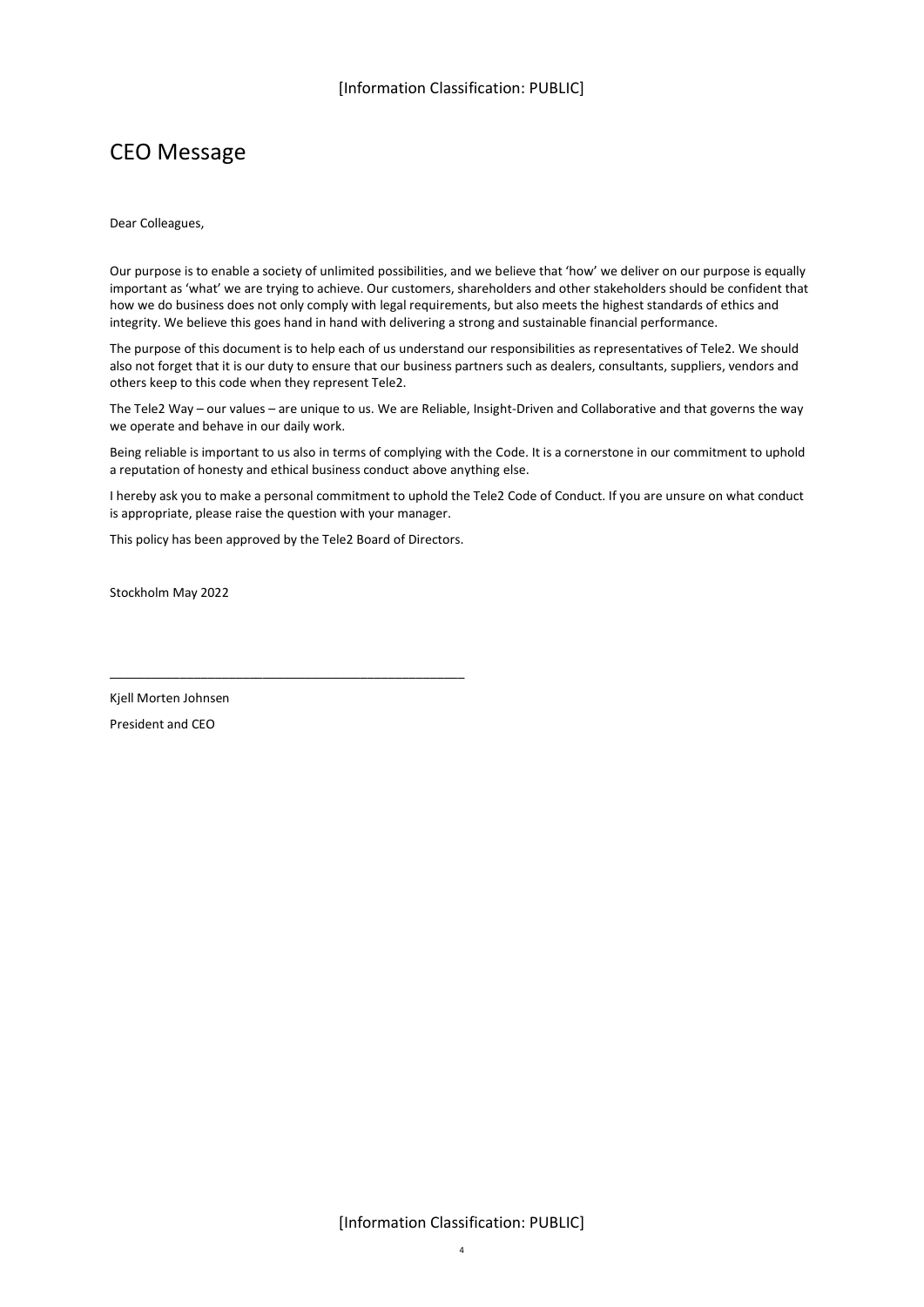# <span id="page-4-0"></span>Introduction

At Tele2, we believe that the success of the company depends on the success of the societies in which it operates. Sustainable growth in society and sound business practices go hand in hand. In order to maintain a sustainable business model and help build a better society, we have to take responsibility for the impact our operations have on the world around us.

Tele2's requirement is that sound business practices shall prevail throughout our operations and our daily business, which is why Tele2 has chosen to approach corporate responsibility in the same way as we do all our business – the Tele2 Way.

## <span id="page-4-1"></span>Basis of the code

The code is based on the ten principles provided by the United Nations (UN) Global Compact. For further details please refer to Appendix 1.

## <span id="page-4-2"></span>Scope of the code

It is important that goods and services handled by Tele2 are produced and provided in an ethical way. Therefore, Tele2 expects this Code to be applied and upheld not only in Tele2 but also in the organisations of every affiliate, supplier, subsupplier and vendor to Tele2. Regarding some areas of the Code Tele2 has adopted more detailed guidelines, policies and/or standards. These documents forms an integrated part of the Code and you will therefore find references to the documents in this Code. The documents can be found on our intranet.

## <span id="page-4-3"></span>Legal compliance and the code

Tele2 complies with local laws and regulations of each country in which we operate. This Code sets up a minimum requirement. If provisions in other laws, regulations or rules, be it local, national or international, have a more stringent position to the Sustainability matters mentioned in this Code, those shall be observed and complied with. In situations where neither the law nor the Code gives guidance, the UN Global Compact principles shall prevail. In cases of conflict between this Code and a mandatory local regulation, the regulation shall prevail.

# <span id="page-4-4"></span>Safety of products and services

Tele2 wins customers and builds long-term relationships by providing cost efficient and good quality services. This is done by demonstrating honesty and integrity in all interactions. Our marketing or advertising material, in writing or by employed personnel, shall be accurate, truthful and comply with mandatory laws.

## <span id="page-4-5"></span>Customer integrity

In the course of its operations, Tele2 has access to customer data for processing and storing. When handling data, Tele2 shall take into account its customers' rights to maintain personal integrity and privacy.

Tele2 complies with applicable laws and regulations on the freedom of speech, the right to privacy and personal integrity as well as on personal data retention. Tele2 will endeavour to prevent any unauthorized access to personal information. Tele2 does not process customers' personal data other than as allowed by applicable legislation. Tele2 should be trusted by customers and employees to handle their data.

If you are unsure of your responsibilities in terms of customer integrity you should familiarize yourself with the specific policies, guidelines and standards that Tele2 has adopted in these areas.

#### <span id="page-4-6"></span>Customer safety

Tele2 actively works to prevent fraud and abuse of its communications services. Therefore, Tele2 offers tools to prevent exposure to unwanted content. We are particularly careful in protecting the safety of children and young adults in this regard.

#### <span id="page-4-7"></span>Exposure to electromagnetic fields

When in use, electric equipment emits radiation and creates electromagnetic fields (EMF). In handling EMF related to its networks, Tele2 follows recommendations made by the relevant authorities. By following these science-based recommendations Tele2 protects people and the environment from unwanted effects of radiation now and in the future.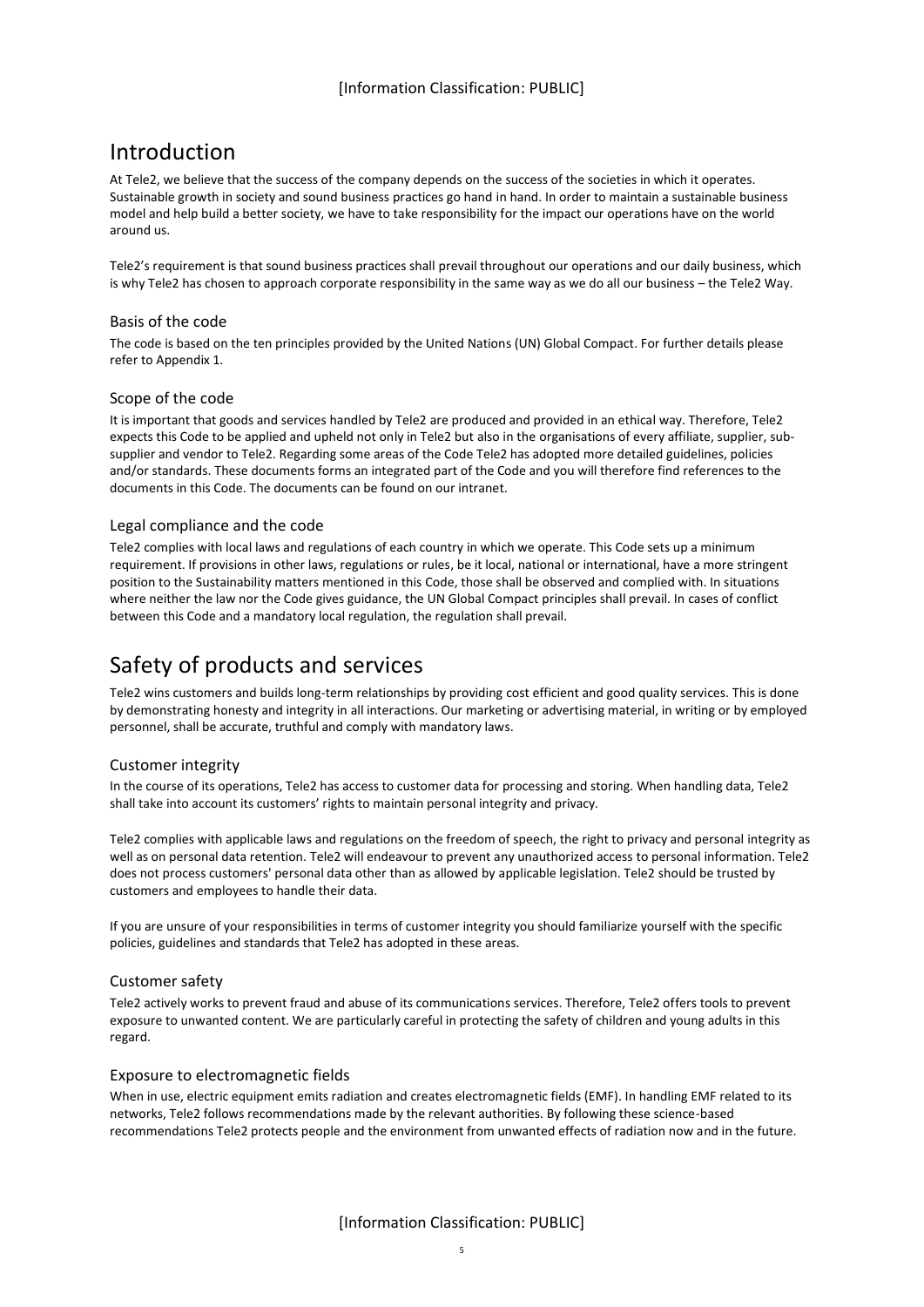# <span id="page-5-0"></span>Suppliers and vendors

Our contractual relationships with suppliers, vendors and dealers are important elements of the company's success. Supplier, vendor selection and purchasing decisions must be made objectively and in Tele2's best interests, striving for the best deal by evaluating costs, requirement fulfilment, expected delivery capability, quality and other relevant factors. Any agreement with a supplier and vendor should be concluded according to Tele2's Purchasing Policy.

Negotiations with suppliers, vendors and dealers should be conducted in a professional manner, engaging Tele2 employees and with the use of the four-eyes principle. Our people must always be sure that business decisions are made without any unjustified influence from a third party. Suppliers and vendors which are proven to attempt to unduly influence Tele2's purchasing decisions will be excluded from any future transaction with the company.

# <span id="page-5-1"></span>Business integrity

## <span id="page-5-2"></span>Anti-corruption

No Tele2 employee or member of our Board of Directors may offer, ask, give or accept, directly or indirectly, any undue advantage for personal gain from any third party, unless it can be constituted as being within the boundaries of accepted business practices such as representation and reasonable hospitality given in the ordinary course of business.

As guidance, no single gift or benefit should exceed the value of 50 Euro. When in doubt, employees are expected to read through Tele2's Anti-Corruption policy and other available company guidelines and if needed seek advice from their managers.

In most countries gifts or benefits to government employees or public officials are considered a violation of law or regulation. Tele2 employees must not offer money or any gift to an official or employee of a governmental entity, except for symbolic gifts of insignificant monetary value, provided this is allowed by local law.

## <span id="page-5-3"></span>Fair competition

Tele2 is firmly committed to fair competition and open markets. One of the foundations for our success has been the breakup of monopoly power. We remain firm believers that free and fair competition works in our favour allowing us to provide expected quality and cost efficient communication services to our customers.

All Tele2 employees are expected to protect the interests of Tele2's final consumers anywhere in the world and to fight against collusive practices and monopoly foreclosures in every aspect of their activities. It therefore goes without saying that Tele2 expects all Tele2 employees to comply with competition laws. Employees who have to deal with competition issues in their day to day work are expected to understand the basic principles of competition law. In case a specific competition law question arises, employees must seek advice from Tele2´s Fair Competition Standard and if needed from their general counsel.

#### <span id="page-5-4"></span>Conflict of interest

Business decisions are always made in the best interest of the company. The power invested in us by the company may not be used for other goals than furthering Tele2's interests. Personal relations or considerations may never influence our decision making. This includes not only potential gains for us, but also for our relatives and friends.

To avoid risk of conflict of interest, the following applies:

- Employees may not, without the company's written consent, work outside Tele2 in any capacity (e.g. employment, consultancy, Board membership) if there is any sort of risk for a conflict of interest.
- If there is any risk, however small, for conflict of interest, employees are expected to immediately inform their manager.

A specific aspect of conflict of interest is Insider information. In short, anyone with access to non-public information that is likely to materially influence the price of any financial instruments in Tele2 is prohibited from trading in Tele2 equity. For further information, please see Tele2's Insider Policy. If you are registered as an Insider (PDMR) by Tele2 you will have been notified by Tele2 that you will need to consider special Swedish reporting regulations and Tele2's Internal Insider rules.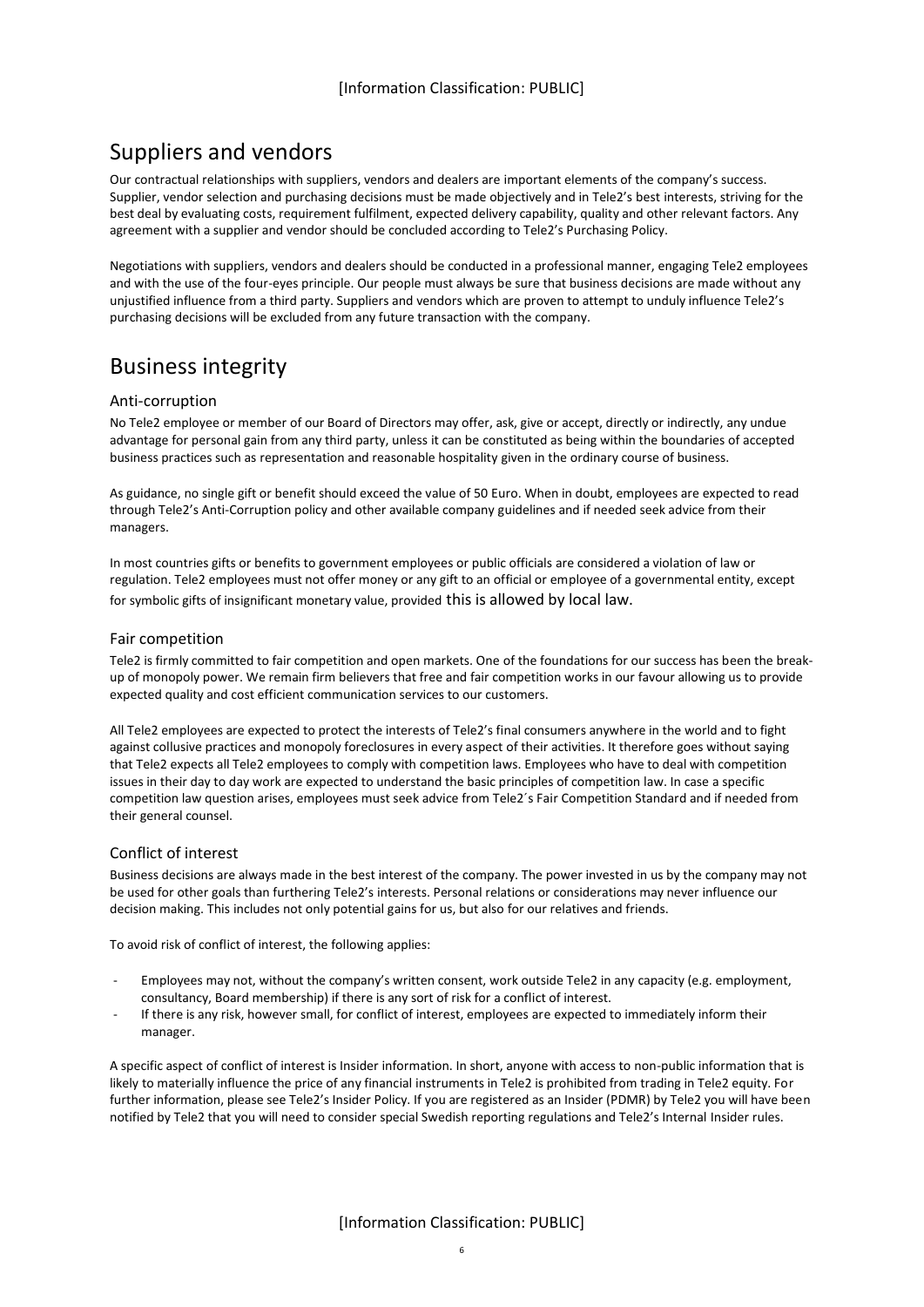## <span id="page-6-0"></span>Grandparent and "four-eyes" principle

To further limit the risk of conflicting interests and to make sure that business decisions are always made in the best interest of Tele2, all contractual relationships of material significance between the company and a third party (e.g. suppliers, vendors, dealers and partners etc.) need to be negotiated and approved in writing by at least two persons (= four-eyes principle) prior signing of the final agreement. Whenever possible the second person approving the contractual relationship should be the manager of the first approver (grandparent principle). Final agreements shall be approved and signed in accordance with the local legal policy, however never signed by less than by two signatories jointly. In certain cases, as outlined in other policies and guidance, the grandparent principle is mandatory.

For the purpose of this Code material significance shall mean if 1) the procured value (agreement value) is more than 100.000 SEK (or 10.000 EUR), and/or 2) the agreement term is more than three years, and/or 3) more than one country/operation are or might be involved, and/or 4) the procurement or contracts are of strategic importance or imply an important legal or reputational risk to Tele2.

#### <span id="page-6-1"></span>Political involvement

Tele2 observes neutrality with regard to political parties and candidates, and abides with the applicable international treaties and national legislation on lobbying activities.

#### <span id="page-6-2"></span>Financial reporting

Tele2 is required to follow strict accounting principles and standards (IFRS), to report financial information accurately and completely, and to have appropriate internal controls and processes to ensure that accounting and financial reporting complies with legislation. Employees must do everything they can to support Tele2's efforts in this area.

The integrity of Tele2's financial records is critical to the operation of Tele2 business and is a key factor in maintaining the confidence and trust of our shareholders. We must ensure that all transactions are properly recorded, classified and summarized in accordance with Tele2 accounting policies. No employee may enter or remove information in the company's books or records that intentionally hides, misleads or disguises the true nature of any financial or non-financial transaction or result.

Employees involved in financial reporting shall always provide full, fair, accurate, timely and understandable disclosure in reports and documents that Tele2 files with, or submits to, government agencies, tax authorities and in other public communications. Tele2 follows the international guidelines and applies the national regulations relating to transfer pricing. Comments about financial reporting and prospects to external parties shall only be made by authorized official spokespersons.

#### <span id="page-6-3"></span>Corporate Governance

Tele2 strongly believes in transparent and consistent corporate governance practices and abides with the applicable regulations and standards in each of its geographical markets. This protects the legitimate interests of all Tele2's shareholders and stakeholders.

# <span id="page-6-4"></span>Treating people with respect

#### <span id="page-6-5"></span>Fair working conditions

Tele2 employees are entitled to fundamental human rights which shall be known, understood and respected and be applied equally. No one shall be subject to corporal punishment, physical, sexual, psychological or verbal harassment or abuse. Forced labour, exploited or bonded labour is strictly forbidden. Employees shall not be required to lodge deposits or original identity papers as a condition for employment.

Employees shall not be forced to work more than the limits on regular and overtime hours allowed by the law of the country in which they are employed. Overtime shall be compensated at no less than the legally required rate. All employees shall have contracts specifying the terms of employment. Children under the minimum working age established by local law or fifteen (15) years, whichever is greater, shall not be used as part of the labour force. Employees under eighteen (18) years shall not be engaged in hazardous or heavy work, or on night shifts.

#### <span id="page-6-6"></span>Child protection

At Tele2, we take a clear stance against sexual exploitation of children in all our activities and relations. Tele2 employees are under no circumstance allowed to contact or to meet children for any kind of sexual purpose. That applies when working in our domestic markets, when working abroad and when on business trips. We do not visit bars, restaurants or

## [Information Classification: PUBLIC]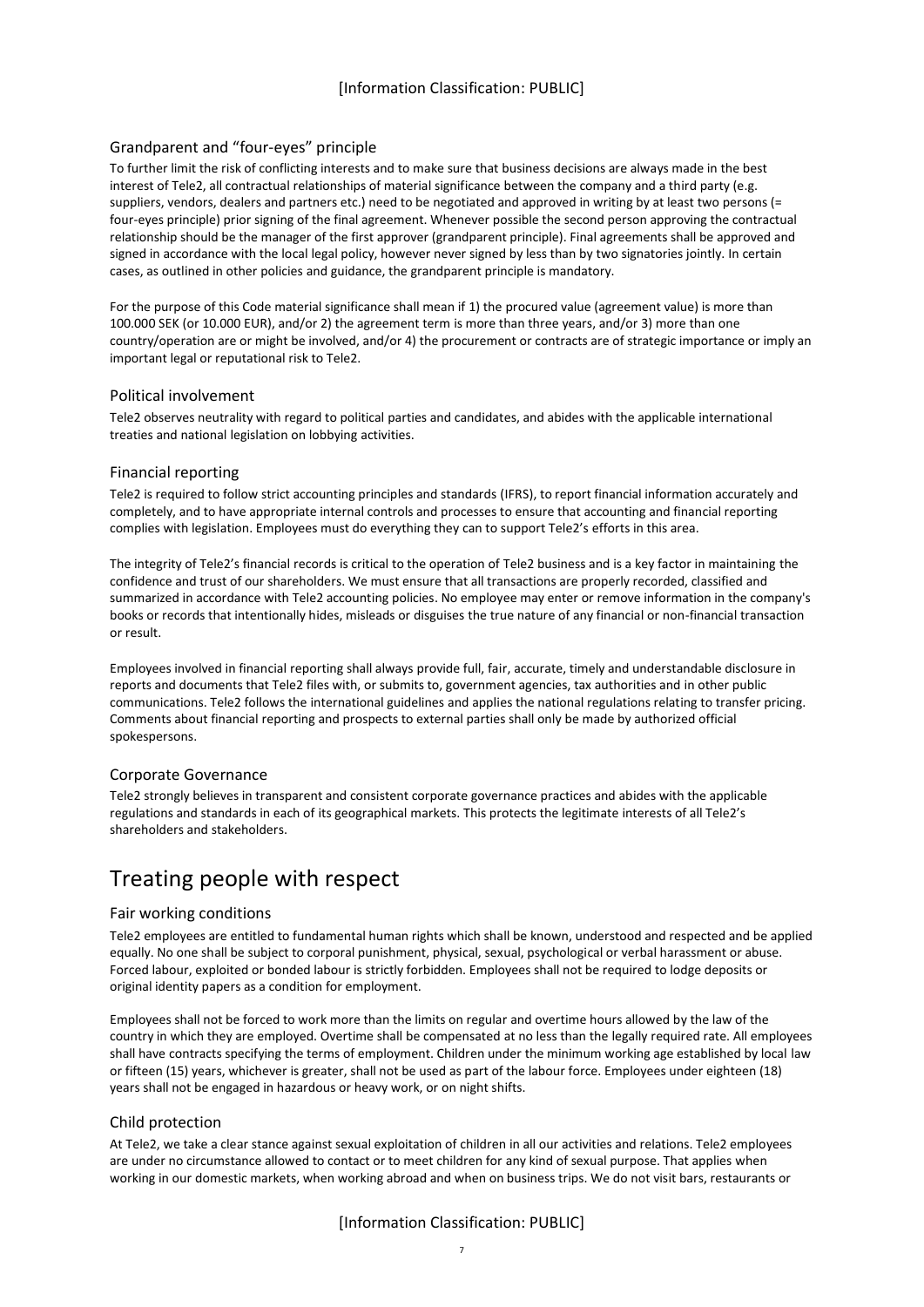hotels where children are sexually exploited in any way. We report suspected cases of sexual exploitation of minors to the police immediately. Tele2 applies the same standard online as it does offline, and does not allow employees possessing, or searching for, materials documenting sexual abuse of children.

#### <span id="page-7-0"></span>Diversity and Inclusion

Tele2 believes in creating an inclusive work environment where everyone can be at their best. Building a diverse employee population is a key element of its approach to talent management. Tele2 does not accept discrimination, whether active or by means of passive support, whether based on ethnicity, national origin, religion, disability, gender, sexual orientation, marital or parental status, union membership, political affiliation or age.

The rights of employees to freely associate and to bargain collectively, in accordance with the laws of the countries in which they are employed, shall be recognised and respected.

Tele2's approach to Diversity and Inclusion is set out in the Tele2 Diversity and Inclusion Policy in which further details are specified.

#### <span id="page-7-1"></span>Compensation and benefits

Employees shall be paid a competitive wage as benchmarked against the local market. No employee will be paid less than the minimum total wage required by applicable national law, including all mandated wages, allowances and benefits. All employees shall have the right to equal pay for equal work, as well as periodic holiday with pay.

#### <span id="page-7-2"></span>Occupational health and safety

Safety at work is a prioritised concern of Tele2's. Adequate steps to prevent accidents and injury to health shall be taken by minimising the causes of hazards inherent in the working environment and by providing appropriate safety equipment.

## <span id="page-7-3"></span>Environment

Environmental laws and regulations applicable to local surroundings and the relevant business sector shall be complied with. Practices minimising the impact on the environment shall be encouraged and care shall be taken with any environmentally sensitive substances or processes. Tele2 promotes a sustainable development and cost efficiency by proactively reducing resource consumption and thus the impact on the environment. Tele2's environmental efforts are guided by the Tele2 Environmental Policy in which further details on our environmental work are specified.

# <span id="page-7-4"></span>Reporting violations

It is the responsibility of Tele2's managers to make sure that both the content and the spirit of this Code are communicated, understood and acted upon within their organisations and to encourage employees to reveal behaviour that may be non-compliant with the Code. Explicit or implicit approval of questionable actions will not be tolerated.

If and when an employee is informed of, or suspects, any activities that may be in violation of this Code, it is this person's responsibility to report it. We encourage you to make such a report to your closest manager. However you can also make a report via the Whistle Blower channel and should then use one of the following alternatives:

- E-mail t[o report.violation@tele2.com](mailto:report.violation@tele2.com) which is directed to the Chairperson of the Tele2 Audit Committee and the Tele2 Whistle Blower Function.
- Letter to the address "*Tele2 Whistle Blower, EVP Corporate Affairs, Torshamnsgatan 17, SE-164 40 Kista Sweden".* The letter will be forwarded to the Chairperson of the Tele2 Audit Committee
- Direct telephone contact at +46 701 620 062, where your call will be answered by the Tele2 Whistle Blower Function.
- As an alternative to the above, for matters related to **Estonia** you can also contact Head of Legal and Business Security Taivo Kendla via email to [taivo.kendla@tele2.com](mailto:taivo.kendla@tele2.com) or phone at +37 2501 6021. For matters related to **Latvia** you can also contact Security Manager Girts Kaimins via email t[o girts.kaimins@tele2.com](mailto:girts.kaimins@tele2.com) or phone at +37120029990. For matters related to **Lithuania** you can also contact Legal & Regulatory Department Manager Edvinas Krasauskas via email to [edvinas.krasauskas@tele2.com](mailto:edvinas.krasauskas@tele2.com) or phone at +37066800417.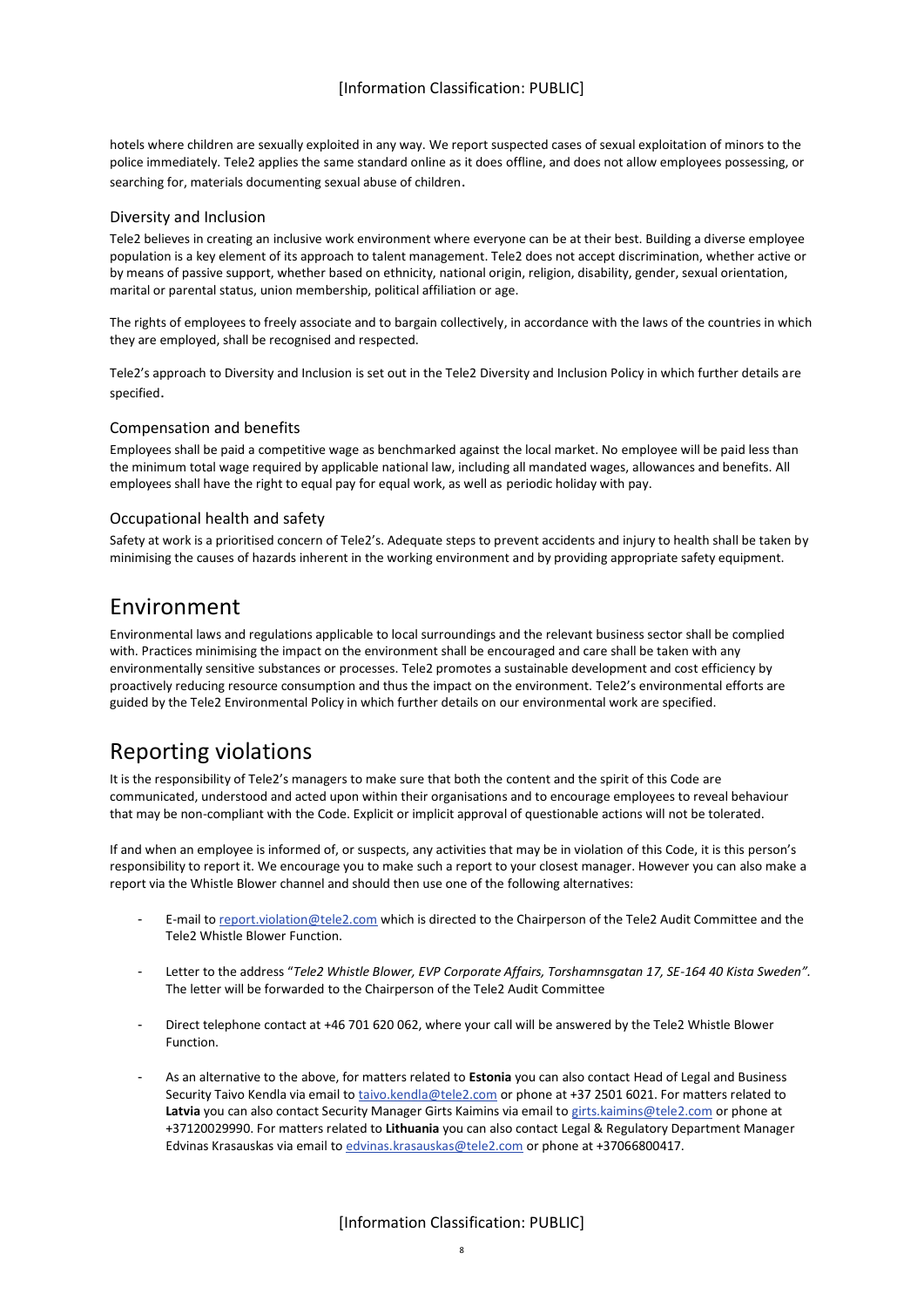## [Information Classification: PUBLIC]

Anonymous reports are accepted but contact details to the reporting person are appreciated. If you do not want to receive feedback on your report, please clarify this when making the report.

You can read more about Tele2's Whistleblower procedures in Tele2's Whistleblowing Policy.

This Code has the authority of the Board of Directors and the Tele2 Leadership Team.